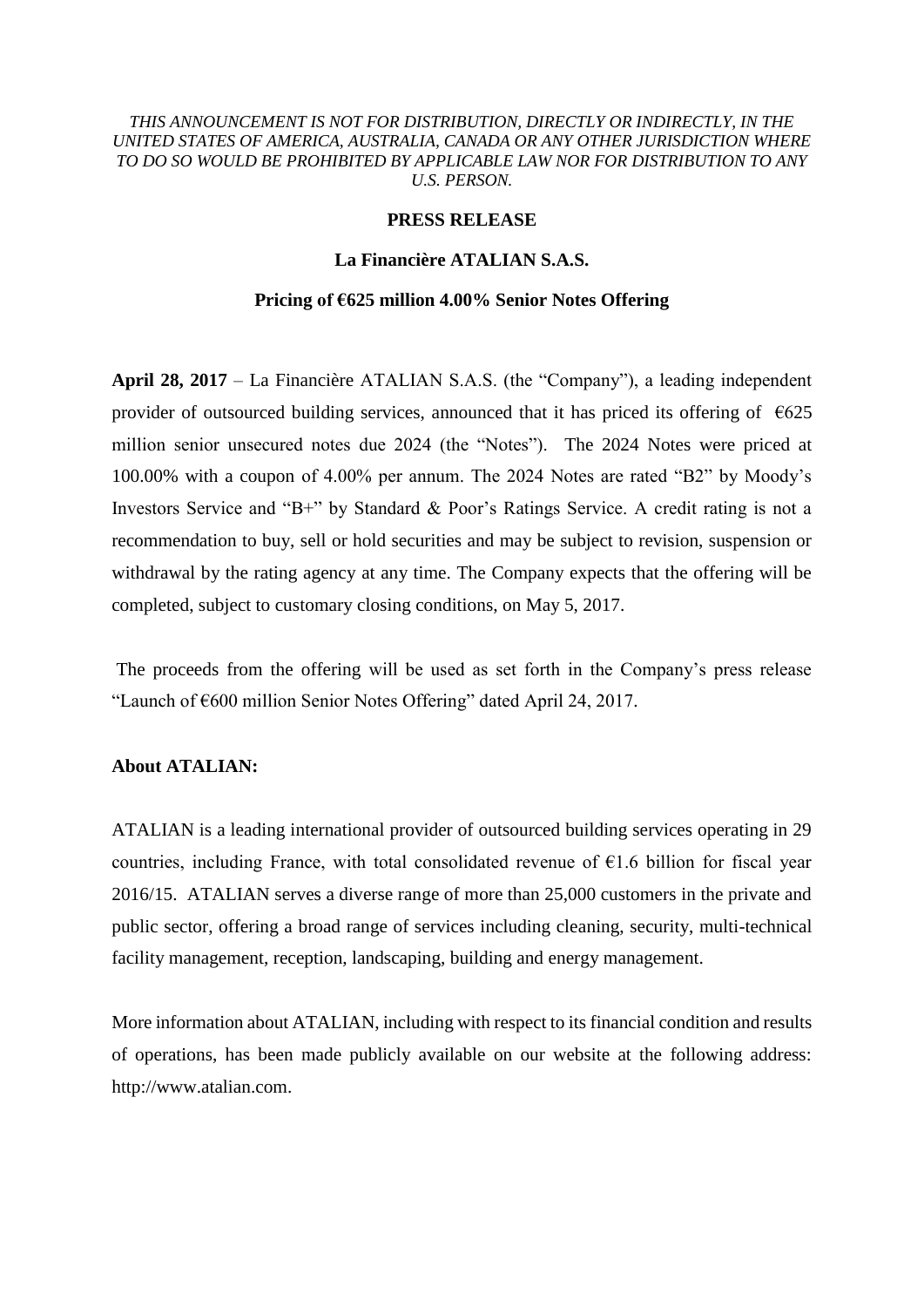## **Important Regulatory Notice**

This press release is for information purposes only and does not constitute a prospectus or an offer to sell or the solicitation of an offer to buy any security in the United States of America or in any other jurisdiction. Securities may not be offered or sold in the United States of America absent registration or an exemption from registration under the U.S. Securities Act of 1933, as amended (the "Securities Act"). The Notes have not been and will not be registered under the Securities Act and will be offered and sold in the United States only to qualified institutional buyers in reliance on Rule 144A under the Securities Act and outside the United States to non-US persons in reliance on Regulation S under the Securities Act. This communication is only being distributed to and is only directed at, persons who (i) have professional experience in matters relating to investments falling within Article 19(5) of the Financial Services and Markets Act 2000 (Financial Promotion) Order 2005, as amended (the "Financial Promotion Order"), (ii) are persons falling within Article 49(2)(a) to (d) (high net worth companies, unincorporated associations, etc.) of the Financial Promotion Order, (iii) are outside the United Kingdom or (iv) are persons to whom an invitation or inducement to engage in investment activity (within the meaning of section 21 of the United Kingdom Financial Services and Markets Act 2000 ("FSMA")) in connection with the issue or sale of any Notes may otherwise lawfully be communicated or caused to be communicated (all such persons together being referred to as "relevant persons").

# **Forward Looking Statements**

This press release may include forward looking statements. These forward looking statements can be identified by the use of forward looking terminology, including the terms as "anticipate," "believe," "continue," "ongoing," "estimate," "expect," "intend," "may," "plan," "potential," "predict," "project," "target," "seek" or, in each case, their negative, or other variations or comparable terminology. These forward looking statements include all matters that are not historical facts and include statements regarding the Company's or any of its affiliates' intentions, beliefs or current expectations concerning, among other things, the Company's or any of its affiliates' results of operations, financial condition, liquidity, prospects, growth, strategies and the industries in which they operate. By their nature, forward looking statements involve risks and uncertainties because they relate to events and depend on circumstances that may or may not occur in the future. Readers are cautioned that forward